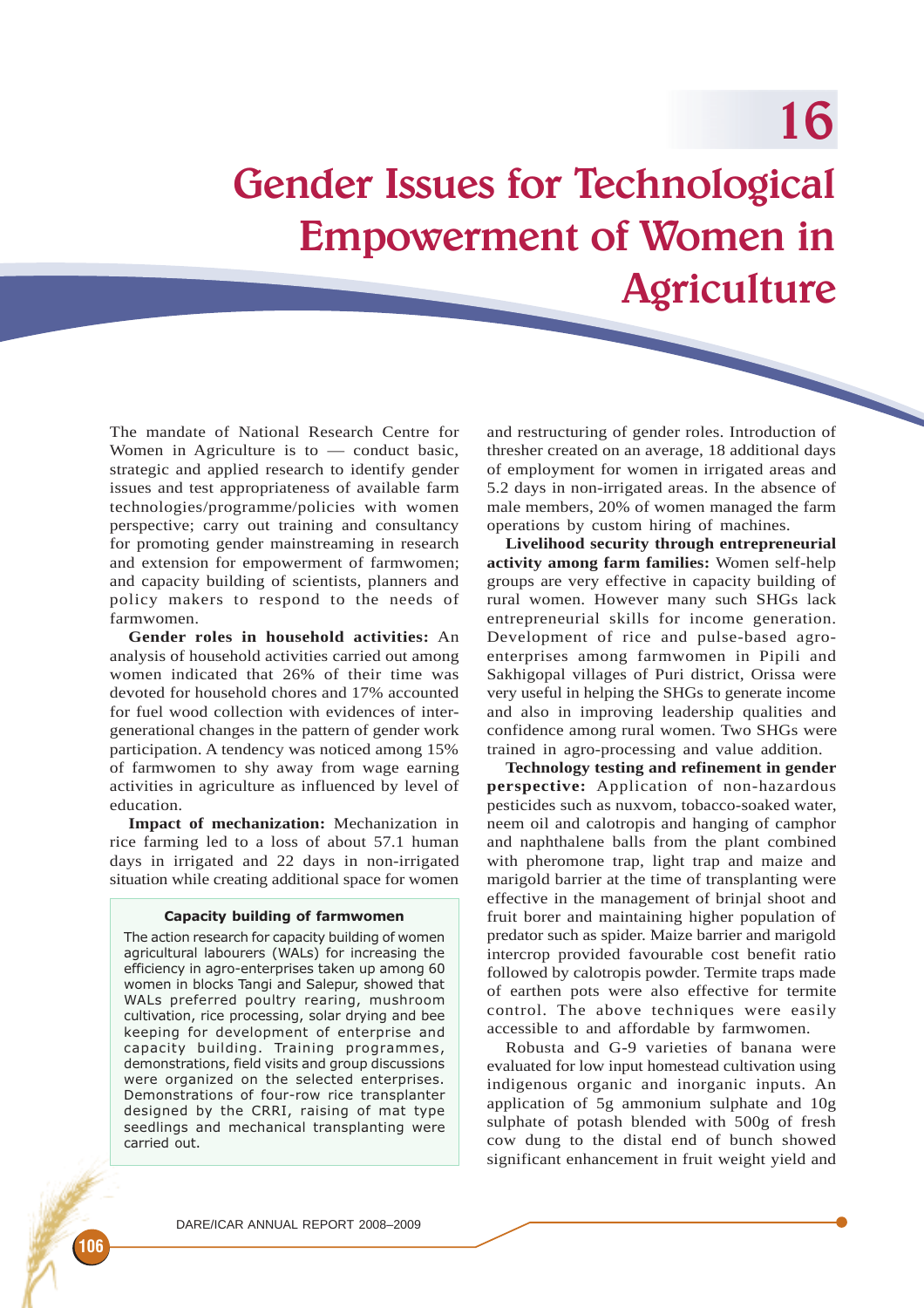# SUCCESS STORY

### Profit earning self-help group

Sangram Vikram Self-help Group in Konjar village in Orissa, came into existence with the effort of a research team of NRCWA, Bhubaneshwar. The group opened a bank account with the State Bank of India, Pipili in September 2002. The group members leased a land area of 0.2ha for 3 years @ 650/year for carrying out the farm-based activities. In November 2002 they grew tomato, cauliflower, beans, potato and greens. With an investment of Rs 320 they could earn a gross amount of Rs 1,278 with a net profit of Rs 958 after two months. The NRCWA trained them in the preparation of lime and orange squash, and with Rs 1,120 they could earn a profit of Rs 950. The group was also trained in the preparation of baddi with blackgram. With Rs 280 they could earn a profit of Rs 60/kg. Thus within a year the SHGs could earn a net profit of Rs 2,368. With the initiative of the President of the group they established contact with a private company, which was impressed by the quality of the product, and it placed order for 40 bottles of lime squash. Inspired by this the group secured a loan of Rs 50,000 from the State Bank of India for expanding their business. The group prepared 2,000 bottles of lime squash and 50 bottles of tomato puree and different types of spices including haldi powder, which they sold in the exhibition organized by Orissa State Government and earned a net profit of Rs 28,000.

maturity. The cost of treatment worked out to be Rs 4 per plant as compared to Rs 8 per plant in soil application of recommended dose of NPK indicating cost effectiveness and ease of adoption by women.

Animal health camps were organized and practices such as supplementation of mineral mixture in the concentrate ratio, cultivation of improved forage and vaccination and de-worming were taken up. Castration and replacement of males among farmers' flock for breed improvement, vaccination and de-worming to reduce mortality and morbidity and supplementary feeding of concentrate made from locally available feed resources were introduced for increasing productivity of small ruminants. On an average 20% gain in body weight of lambs/kids was recorded due to supplementation of homemade concentrate as compared to farmers' practice. Replacement of male buck/ram resulted in better stock. Castration of male lambs/kids resulted in body weight gain and these fetched 20-25% higher price than uncastrated ones due to consumer preference.

Implementation of scheduled prophylactic health measures reduced mortality from 33 to 7% and increase in growth rate of 25-30% in the animals

between 6 and 12 months of age in their flocks. Women accepted the improved practices, as these were easy to follow.

## Drudgery assessment and reduction

**Introduction of women friendly improved farm tools and implements:** Out of 20 farm operations, the ten critical areas of involvement of women are interculture, harvesting, cleaning and grading, drying and storage, preparatory work in field for sowing, winnowing, ridge/furrow making, maize shelling, vegetable plucking and groundnut decortications. The critical areas of operations for men were ploughing, preparatory work in the field for sowing, harvesting, sowing of seeds, threshing, carrying grain after threshing, ridge/furrow making, carrying fertilizer and its application, carrying FYM and its application, and carrying harvested crop. Most of the farm operations which farmwomen carried out are either by their own hand, feet or using traditional tools, such as sickle, spade, supa, chalani etc. Women's involvement index in farm operation (WII fo) was developed. Women involvement index (WIIfo) in farm operations was 0.42, which varied from 0.36 to 0.53 across the selected villages. The highest WIIfo of 0.53 was in the village having vegetable production. The operations that showed WIIfo of more than 0.50 were drying and storage, cleaning, grading, interculture, vegetable plucking, maize shelling, harvesting, groundnut decortications, and preparatory work in field for sowing. Fourteen equipments namely seed treatment drum, hand ridger, fertilizer broadcaster, Naveen dibbler, twin wheel hoe, PAU weeder, grubber weeder, sitting type groundnut decorticator, hanging type cleaner with five sieves and sack holder, PAU seed drill, pedal cum power operated cleaner grader, knapsack sprayer and groundnut stripper with four stools were introduced in the selected villages and farm women were given training in their operation and maintenance. Most of these tools and implements had the potential to reduce the cost of operation as well as drudgery per unit output due to increased work efficiency. PAU wheel hoe and twin wheel hoe saved Rs 1,563/ha and 1,514/ha (over traditional method), respectively, in the cost of weeding and interculture operations. Use of hand ridger saved labour cost to the extent of Rs 333/ ha. Use of tubular maize sheller, groundnut decorticator and groundnut stripper saved Rs 21.85, Rs 123.20 and Rs 63.40/q, respectively, in cost of operation due to labour saving.

## All India Coordinated Research Project on Home Science

The All India Coordinated Research Project on Home Science, that was merged with NRCWA

107